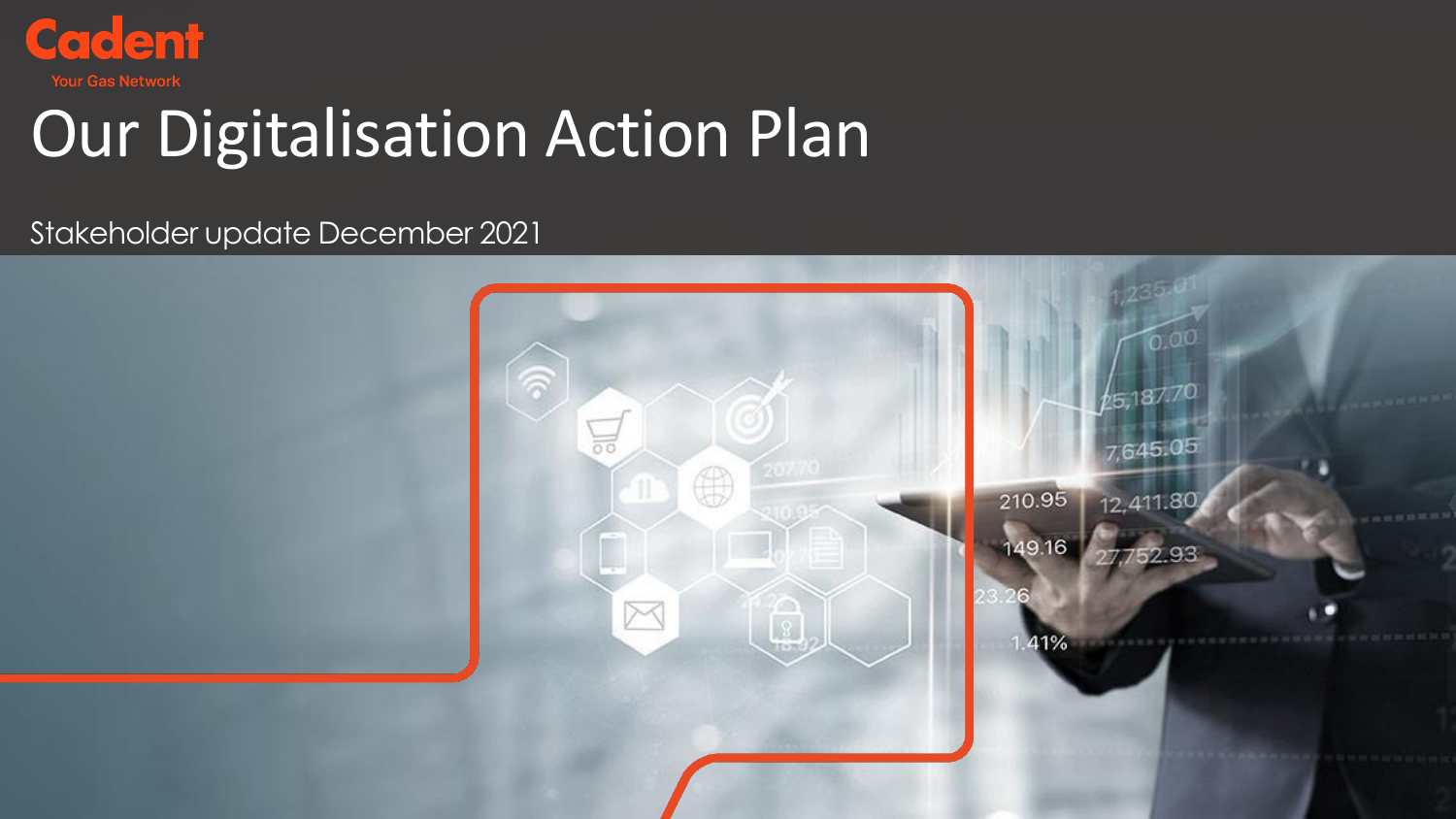# Our Digitalisation Action Plan – December 2021 update

# **Our Digitalisation Action Plan is now reflecting the progress we made in our digitalisation journey within throughout 2021.**

This document provides details on steps we are taking towards fulfilling our RIIO-2 commitments through digitalisation.

We continue to invest according to four Digital Themes we defined in our Digitalisation Strategy and welcome this opportunity to provide transparency and increase the visibility of our work to Stakeholders.

# **Our Digital Themes**



**Enhance the experience of our customers**



**Simplify the life of our employees**



**Optimise our operations**



**Explore and Innovate**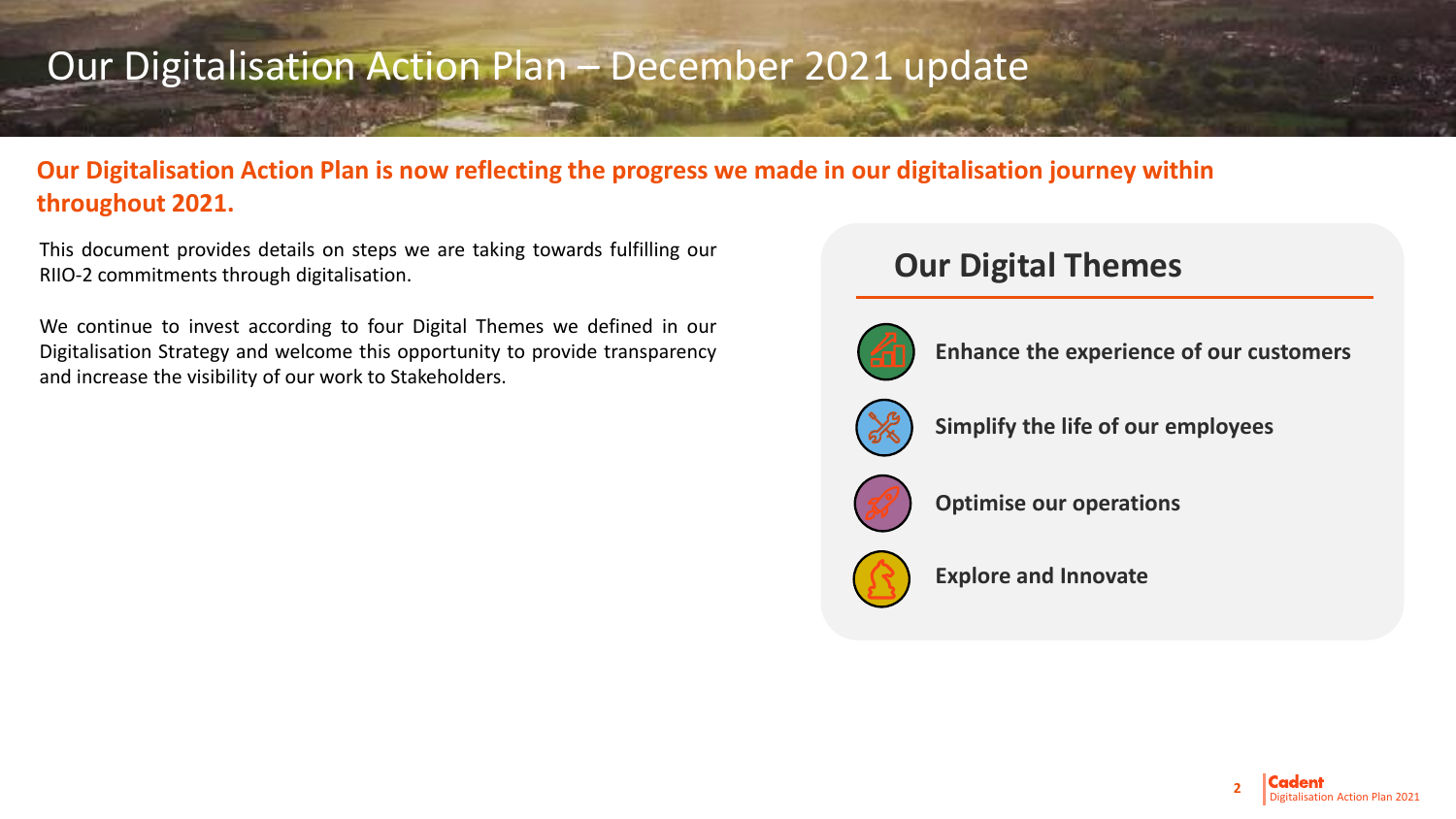# Optimising Delivery Capability



**Customer Service**



**Network Planning**

**Streamline processes and transform field operations Field Service Management (FSM) is an investment that is replacing end of**

**life IT systems used by Cadent Field Operations teams (Emergency, Repair, Maintenance and Connections). The current software will be replaced with a market leading product that brings many opportunities for future digital capabilities**.

### Service we provide today

Cadent Field Operations teams use aged technology for data capture in the field related to different job types (e.g. gas escape, repair, survey). This software is inflexible to the needs of the Field Operatives lacking key capabilities such as capturing photographs and creating new surveys quickly and the software is approaching the end of its useable life**.** Moreover, there are multiple, siloed systems being used for field data capture that impact overall data quality.

Back Office Operations teams use a different technology for scheduling and assigning of work to field operatives. This software is missing key capabilities such as the ability to track job durations and allow customers to book their own appointments. Furthermore, Cadent Operations is very segmented and it is difficult to assign different types of work to the different subdivisions of Operations (e.g. Emergency, Repair, Connections, Maintenance) which creates resource inefficiency.

#### Service in the future

Upon completion, Field Service Management will:

- Enable new capabilities such as customer appointment booking and streamlined field data capture. These capabilities will enhance both the customer and employee experience of working with Cadent.
- Provide a simplified technology offering to our field operatives and increased quality of our operation data.
- Allow back office Operational teams to allocate any type of job, to any field operative, anywhere, thus optimising how operatives' working time is used.
- Mitigate the existing IT asset longevity concerns ensuring a stable IT solution for critical operational activities.

# **Digitised Data Capture Delivery Plan – Upcoming milestone**

- **Milestone: Roll out Scheduling to the remaining 3 networks** 
	- Milestone delivery: March 2021
	- Success measure : The solution is utilised on a day to day basis, support activities transfer from project to BAU function and exit criteria is met and signed off
	- Status **Planned In progress Completed**

### ▪ **Milestone: North London Field force field data capture pilot**

- Milestone delivery: June 2022
- Success measure: Pilot shows positive results the tool is used day to day and criteria for full roll out to other networks is met
- Status **Planned In progress Completed**
- **Milestone: Roll out field data capture tool to the whole of Cadent** 
	- Milestone delivery: June 2022
	- Success measure: The solution is utilised on a day to day basis, support activities transfer from project to business as usual and exit criteria is met and signed off

■ Status **Field Engineers Planned In progress Completed**

**Further milestones:** The ambition is to fully close the programme once all old systems are decommissioned in June . Post completion we would be making further configurations to the new solutions leveraging the maximum value.

# **Risks/Mitigations:**

programme management agile delivery and full support of impacted stakeholders. There is a risk that the rebaselined plan for June 2022 deadline for full project delivery could be missed due the complexity and scale of the task, this is being mitigated by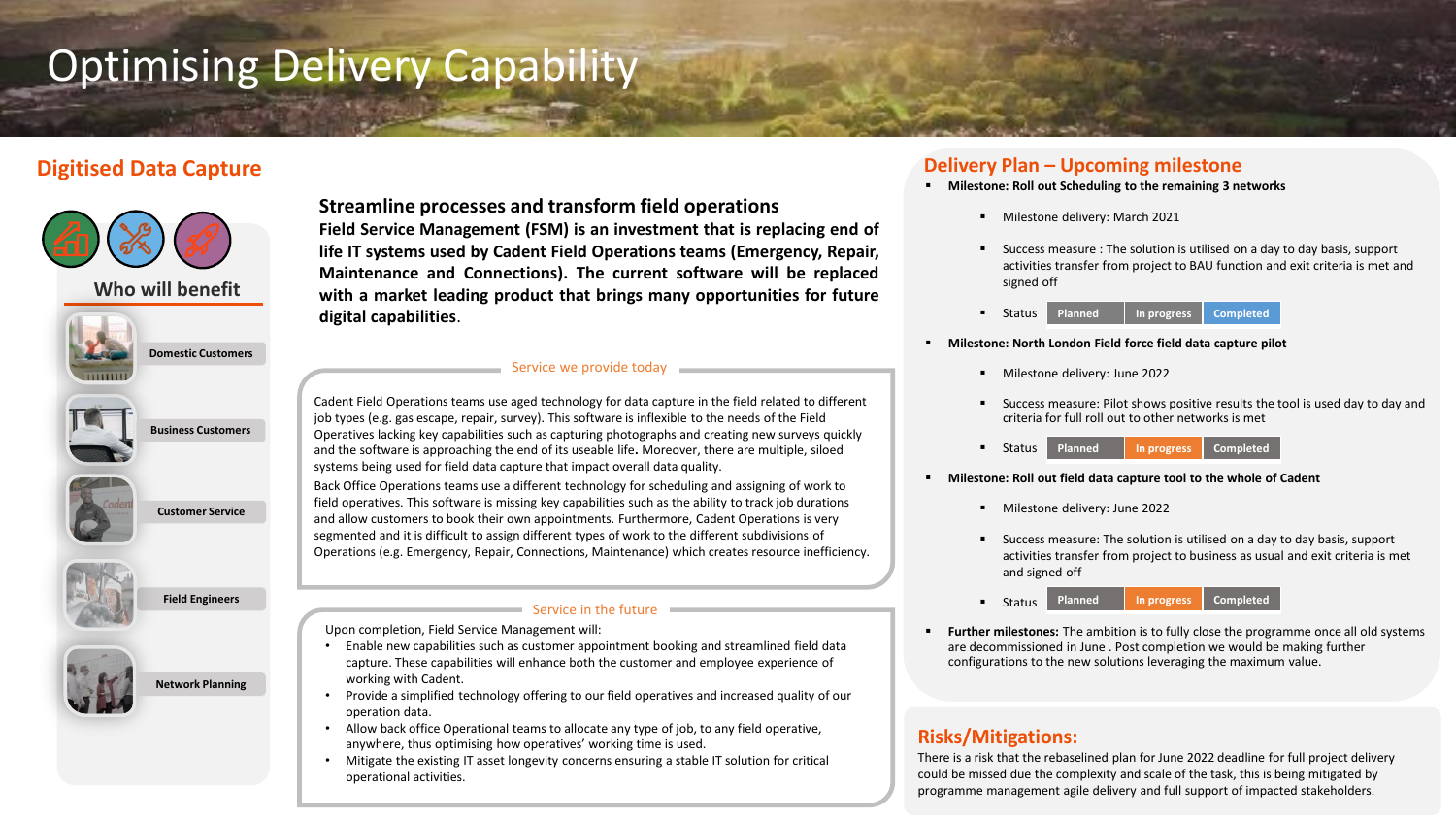# Using data to manage the integrity of our assets

# **Deliver a digitised system for risk based evaluation.**



### **Who will benefit**



**Bringing together disperse data sources to provide insights enabling data driven decisions which are subjective to the degree of risk identified.**

### Service we provide today

#### **What we have done so far**

The introduction of Pipeline Safety Regulations 1996, resulted in several solutions introduced for Cadent's LTS pipelines to demonstrate compliance.

It is proving increasingly time consuming to bring all dispersed data sources in one place to quickly analyse threats and the risk level on individual pipelines. Consequently it is becoming onerous for Cadent to ensure optimal decision making in relation to decisions on extending the life of our assets, detecting impending failure and include external impacting factors such as flood risk etc.

### Service in the future

### **What we will have in place**

A solution that will allow to overlay various information captured or calculated as part of our operational activities into one repository to allow easier data driven insights and a more accurate risk-based approach to maintain these assets. This will see:

- 1. Reduction in reactive maintenance of asset failures
- 2. Improvement in asset and equipment reliability
- 3. Optimised asset maintenance programmes and reduced frequency of cyclic maintenance intervals
- 4. Provide a systematic process for characterising the risks on our assets.
- 5. Prioritised investments and resources to optimise efficiency in our operations
- 6. Reduced disruption from our maintenance activities

### **How the service will be accessed**

The service will be accessed anywhere, anytime by any device to all Cadent Operations, External Contractors and Stakeholders who will be supporting us to innovate as part of our Future of Gas Strategy.

# **Delivery Plan – Upcoming milestones**

- **Milestone:** Pilot in East of England Network with DNVGL to explore an GISbased Pipeline Integrity Management System.
	- Milestone delivery date: March 2021
	- Success measure : Benefits demonstrated to improve data quality, consistency and centralisation of information for LTS pipelines
	- Status **Planned In progress Completed**

### **Milestone: Selection of the enduring solution**

- Milestone delivery: December 2021
- Success measure: Tender completed
- Status **Planned In progress Completed**
- **Further milestones:** More detailed delivery plan to be formulated once the enduring solution is confirmed with expected deployment timeline of March 2022.

## **Risks/Mitigations:**

There is a dependency on the other projects such us GIS solution upgrade. This is mitigated by informed architecture assessment to ensure the compatibility of the proposed approach in relation to other initiatives in flight.

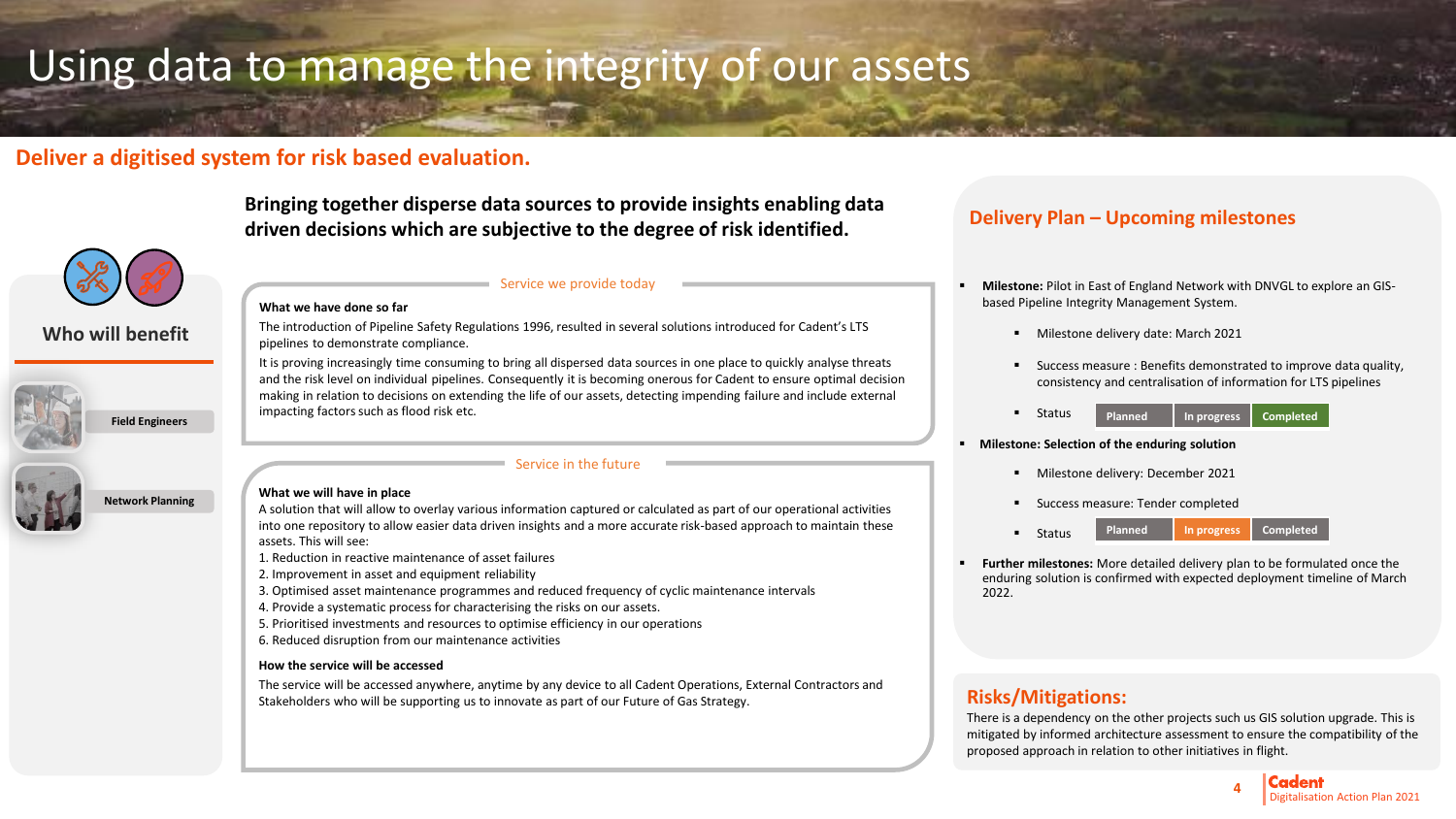# Digital Twin – Network Pressure and Control Management

# **Augment human decision-making and identify value for customers by having a more intelligent operation.**

# **Digital twin use case will deliver better understanding of our energy consumption at a more granular and local level.**



**Domestic Customers**

**Business Customers**

**Energy Industry and Other Utilities**

**Field Engineers**

### **What we have done so far**

The current Pressure Monitoring and Control systems in Cadent is used to manage a Two tier system:

Service we provide today

- 1. The Intermediate and High Pressure Networks is managed by a sophisticated powered telemetry system
- 2. The Low and Medium Pressure Networks is managed by 10,000 controls and 1,000 mobile dataloggers Both systems are independent but provide critical information to control and manage security of supply to our customers, reduce environmental emissions and maintain system integrity and provide pressure data to validate the planning models.

### Service in the future

### **What we will have in place**

The creation of a virtual representation to simulate improved network pressure and control using Big Data will:

- 1. Provide insight to assist in our commitment on efficiency gains by optimising network efficiency (enables system analysis) using large data set from sensors.
- 2. Enable better planning (e.g. Future of Gas) by modelling potential connections and network constraints
- 3. Accelerate emergency responses and reduce supply interruption frequency and duration.
- 4. Optimise operational efficiency of field services, providing richer field intelligence to make decisions Enhance Cadent's operational intelligence and agility of decision making – breaking of operational and data silos across the network and organisation, increasing visibility of and access to data on the network for employees and stakeholders – enable better whole systems coordination.
- 5. Improve asset performance (do more with less), by monitoring the behaviour of the asset and enriching data from any maintenance activities.

### **How the service will be accessed**

Cadent will look to build Digital Twin(s) in an Agile way, wherever possible. This means that small proof of concepts will be established and run in parallel with the current processes and technologies.

# **Delivery Plan – Upcoming milestones**

- **Milestone:** Complete Proof of Concept (PoC) with Westwood Technical in North West as part of local Innovation Initiative.
	- Milestone delivery : March 2022
	- Success measure: the data collected is deemed feasible and accurate and the mechanism to collect the data is fit for purpose
	- Status **Planned In progress Completed**
- **Milestone: Validate use cases and associated value-chain analysis for Intermediate & Low Pressure** 
	- Milestone delivery: June 2022
	- Success measure: Use cases and benefits demonstrated and approved internally
	- **Status Planned In progress Completed**
- Further Milestones: Based on the outcomes of the POC and the identified use cases we are planning to conduct the gap analysis and explore the technologies on the market to determine the best way of advancing on developments for Digital Twin.

## **Risks/Mitigations:**

The success of the current phase is dependent on the engineering and cyber-security assessment completed as required by NIS regulation. The assessment findings can impact the timelines of this initiative.

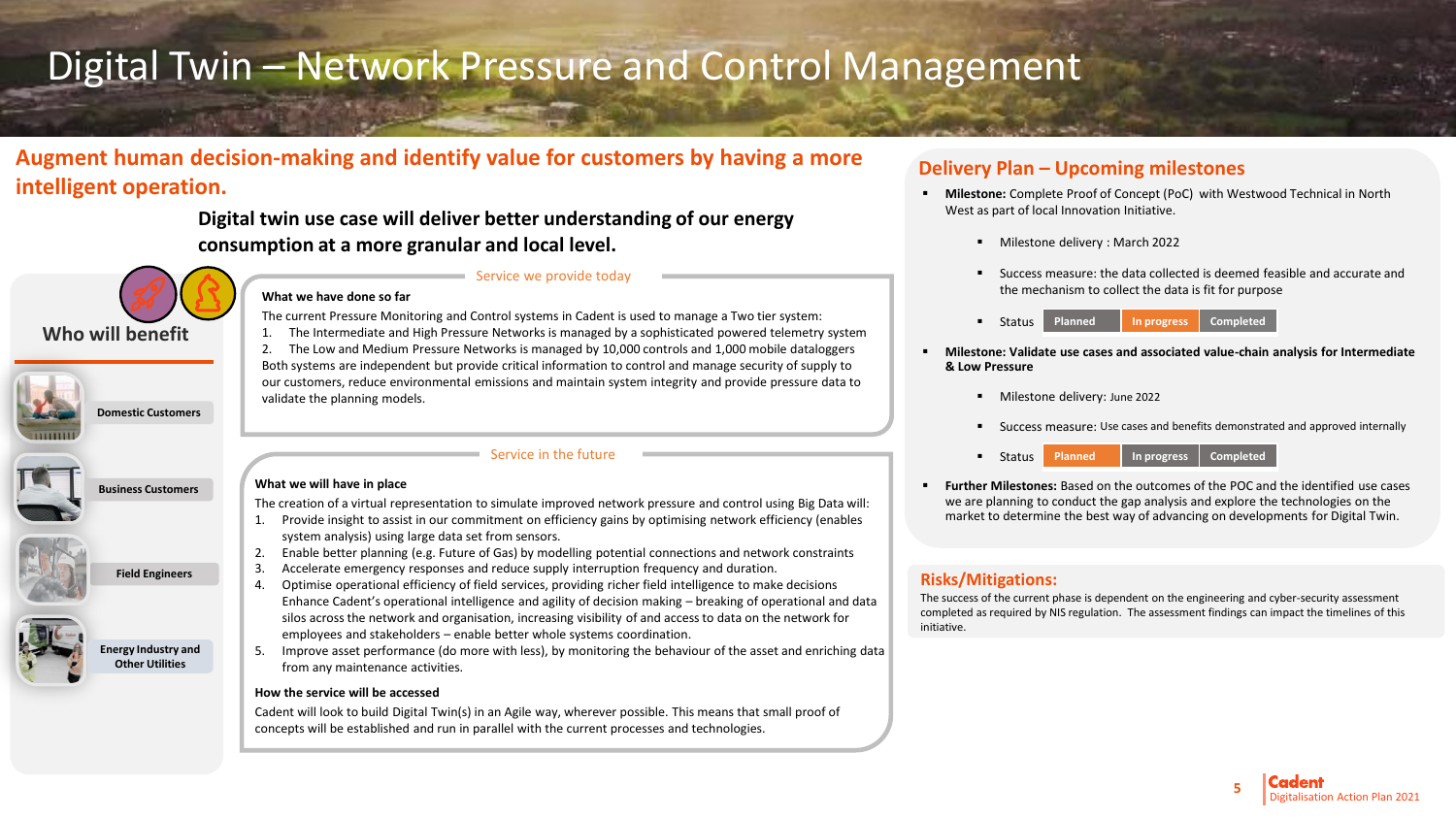# Transforming our people services

# **Investing in HR Transformation Technologies**



### **Who will benefit**



**Customer Service**



**Supply Chain**

# **Network Planning**

**Field Engineers**



**Systemisation and automation of manually intensive processes that exist within our current process suite** 

### Service we provide today

### **Service we provide today**

- Multiple solutions with disparate access to our HR processes/HR systems
- Offline talent management processes which makes succession planning challenging

### **What we have done so far**

As part of the investments in our internal capabilities we have already implemented some solutions that reduce friction and ease accessing and understanding of our HR records.

### Service in the future

### **What we will have in place**

As part of the further improvement, we are delivering:

- Online tool to manage HR cases
- Self-service access for employees in relation to their HR records
- Reporting solution to increase employee productivity and increase data driven decision making
- Automation of the processes for our HR teams
- Dedicated solution for delivering our People Strategy and Talent Management processes

### **How the service will be accessed:**

Our HR solutions are going to be available via all Cadent User devices.

# **Delivery Plan – Upcoming milestones**

**Completed milestones:** Implemented Zoho Case Management Mar 2021, Implemented S4 for Payroll CD2, Established Power BI for HR reporting Jan 2021

- **Milestone: Implementing Zoho Case Management, S4 for Payroll and Power BI for HR reporting**
	- Milestone delivery date: June 2021
	- Success measure: Implementation finalised
	- Status **Planned In progress Completed**

### ▪ **Milestone: Success Factors Phased module implementation:**

- Milestone delivery date: Mar 2022
- Success measure: completion of testing successful and as per delivery plan
- **Status Planned In progress Completed**

# **Risks/Mitigations:**

**SuccessFactors:** Success Factors implementation approach being currently determined therefore the delivery date is dependent on the agreed approach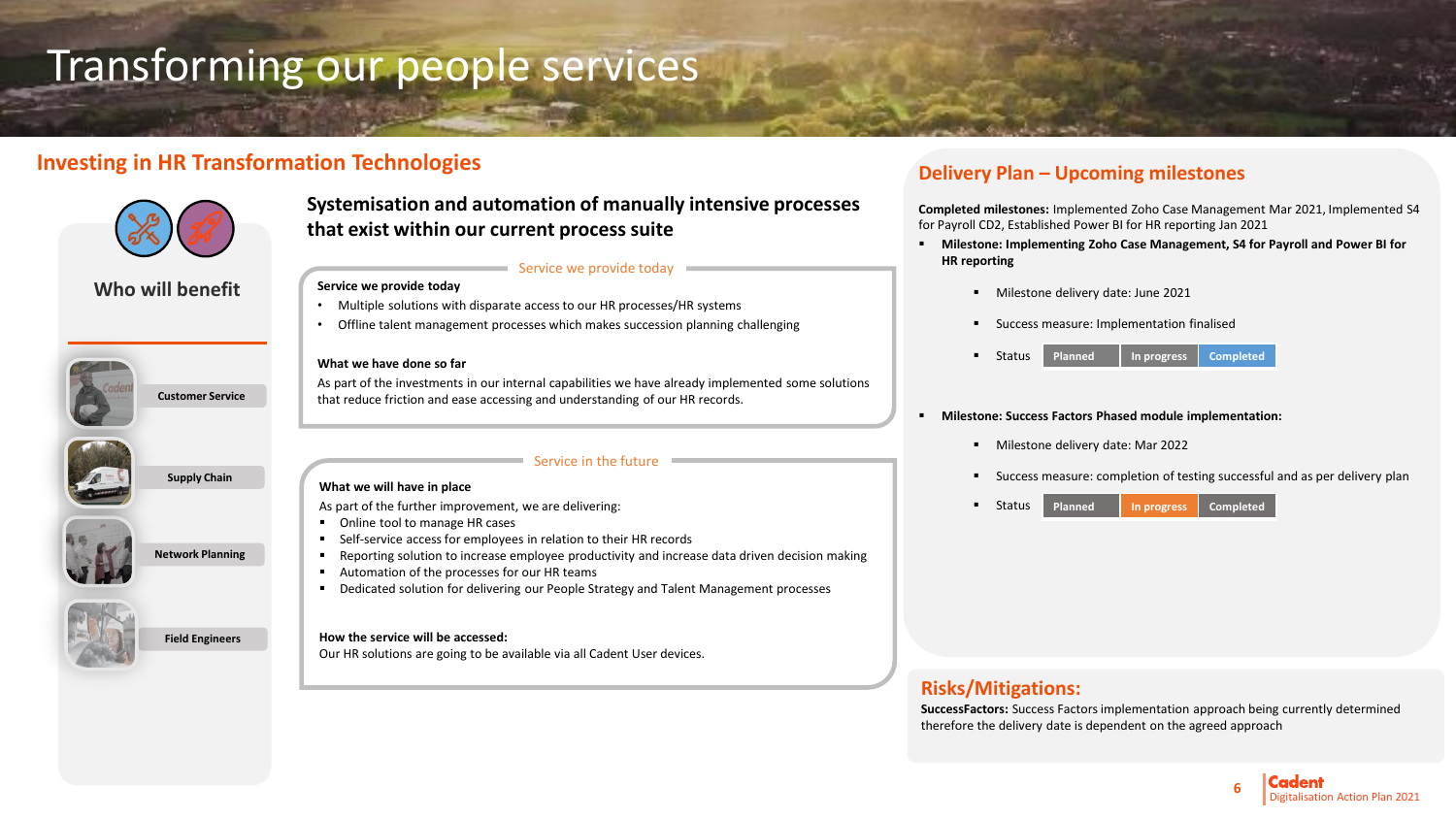# Asset Visibility - National Energy System Map (NESM) Project

# **Testing ability to integrate and geospatially present network data from multiple** network operators at a national level. *Delivery Plan –* Upcoming milestones



**Establishing the approach required to align, integrate and drive quality and consistency of data.** 

## **Who will benefit**



**Energy Industry and Other Utilities**



**Government Authorities and Policy Makers**

### Service we provide today

**At the moment there is no assurance that Cadent data will easily integrate with other network's data.**

### **What we have done so far**

Cadent has taken part on National Underground Asset Register (NUAR) Project in 2019/2020 providing information about underground assets to support the work on consistency and visibility of data from multiple providers.

### **How to access our current service**

The findings and next steps on NUAR project are available here: [https://assets.publishing.service.gov.uk/government/uploads/system/uploads/attachment\\_data/fil](https://assets.publishing.service.gov.uk/government/uploads/system/uploads/attachment_data/file/897060/Project_Orange_V3_01.07.pdf)

e/897060/Project\_Orange\_V3\_01.07.pdf

At the same time individual organisations interested in details of our asset data can make a direct inquiry to Cadent for making selected information about our network available upon request.

### Service in the future

The aim of NESM project (led by ENA) is demonstrate the ability to integrate and geospatially present network data from multiple network operators at a national level to progress the work on creating a platform where interested parties can request information about energy infrastructure without a need to contact individual information owners.

### **What we will have in place**

The NESM project aims to deliver the insights on what principal energy network assets exist, where these assets are located (Subject to Critical National Infrastructure limitations) and who owns and operates those assets.

### **How the service will be accessed**

The service will be accessed via dedicated website link subject to registration and verification process to determine user permission levels.

- **Milestone: Data Distribution Agreement signed by Cadent** 
	- Milestone delivery: May 2021 revised date: October 2021
	- Success measure: Signature from Cadent on DDA provided
	- Status **Planned In progress Completed**
- **Milestone: ENA Platform hard launch**
	- Milestone delivery: October 2021
	- Success Measure: Cadent network information available as part of the platform
	- Status: **Planned In progress Completed**
- **Milestone: NESM Platform feedback**
	- **Milestone Delivery: January 2022**
	- **Success Measure: Platform Feeback provided by Cadent users**
	- **Status: Planned In progress Completed**

# **Risks/Mitigations:**

None identified at teh moment.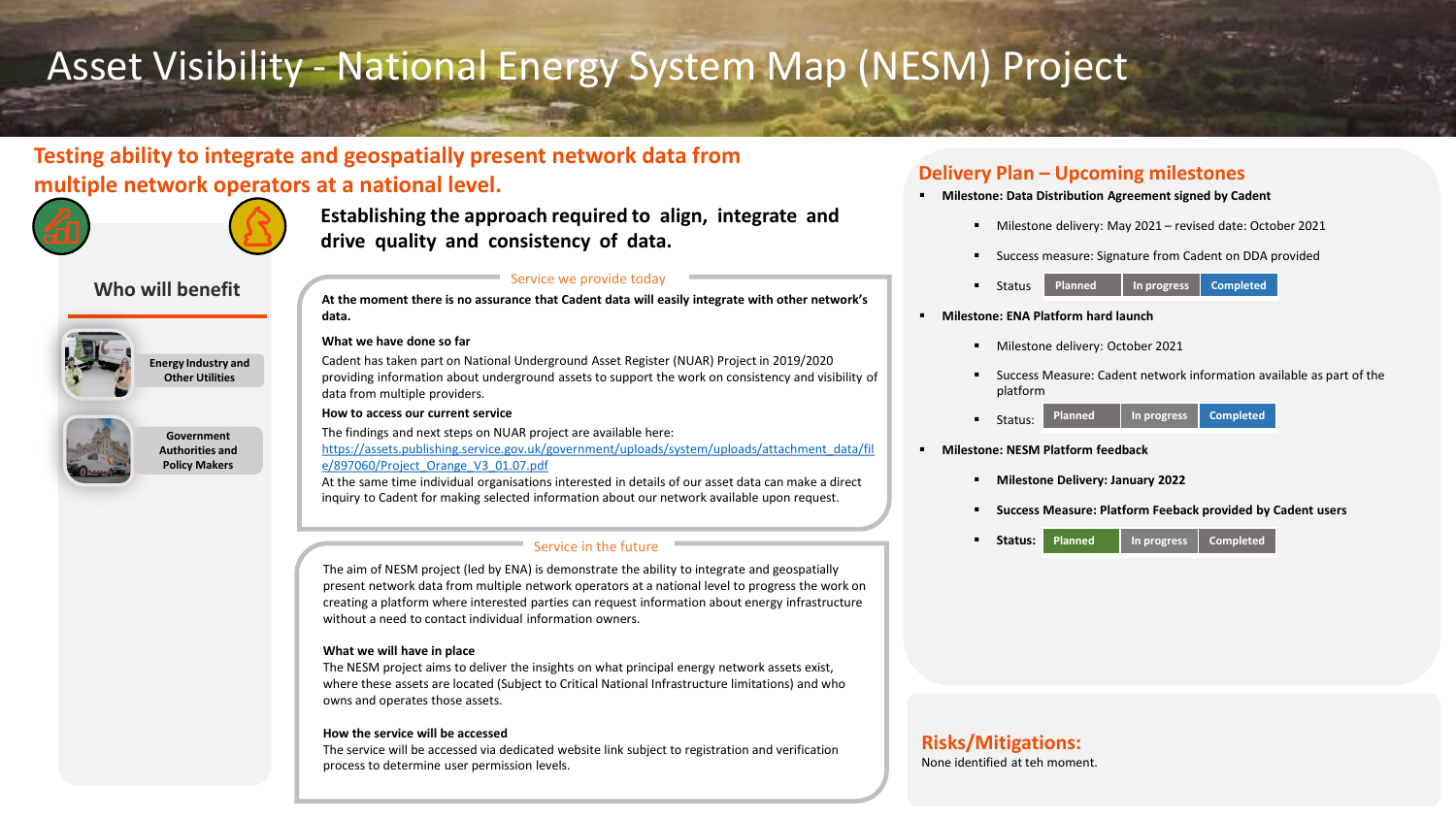# Automation of Manual Activities

# **Robotic Process Automation (RPA) Delivery Plan – Upcoming milestones**



**Ambition to automate manual processes resulting in process efficiency and removal for the potential of human error**

## **Who will benefit**



**Field Engineers**



**Regulatory Reporting**

**Network Planning**

### Service we provide today

**What we have done so far**

We have completed an automation initiative using technology as a proof of concept; this proved that automation tools can add benefit to our teams and allow our employees to increase the time spent on value-add tasks, decease processing times, error-proof parts of our processes and increase the consistency and assurance of the produced outputs.

### **How to access our current service**

The automation capability was created to transact permit charges from Highway Authorities that Cadent incurs during our operational activities.

### Service in the future

### **What we will have in place**

We are exploring other processes where automation can add further value to our business. Cadent will deliver a right sized tool to enable automation to be implemented easily at pace and with the appropriate support and controls in place. The ability to create processes that leverage the automation technology is something our colleagues will to be able to access themselves without the need for heavy IS technical support or management. To enable this the appropriate controls, training and policy will be created.

### **How the service will be accessed**

The ability to create automated processes will be delivered using the Microsoft Power Platform

- **Milestone: Feasibility and Use Case Analysis** 
	- Milestone delivery: September 2021
	- Success measure : Confirmation that RPA would deliver a benefit that outweighs the cost to deliver
	- Status **Planned In progress Completed**
- **Milestone: Process design for building of RPA BOTs and Implementation of RPA Functionality** 
	- Milestone delivery: June 2022
	- Success measure: User acceptance testing of the platform
	- Status **Planned In progress Completed**
- **Milestone: Training delivered to the users**
	- Milestone delivery: June September 2022
	- Success measure: Reduction in time to transact a process, reduction in errors/ bad data, consistency in process outputs.
	- Status **Planned In progress Completed**
- **Other milestones if far in the future and there are no firm details**: Continue to monitor and deliver RPA in Cadent

# **Risks/Mitigations:**

There is a risk that the business cases for RPA might not be appropriately identified. This risk is mitigated by educating our people on the appropriate application of RPA. There is also a risk that RPA can be applied where system changes should be made; this is mitigated by applying controls in our process that asses each case for RPA.

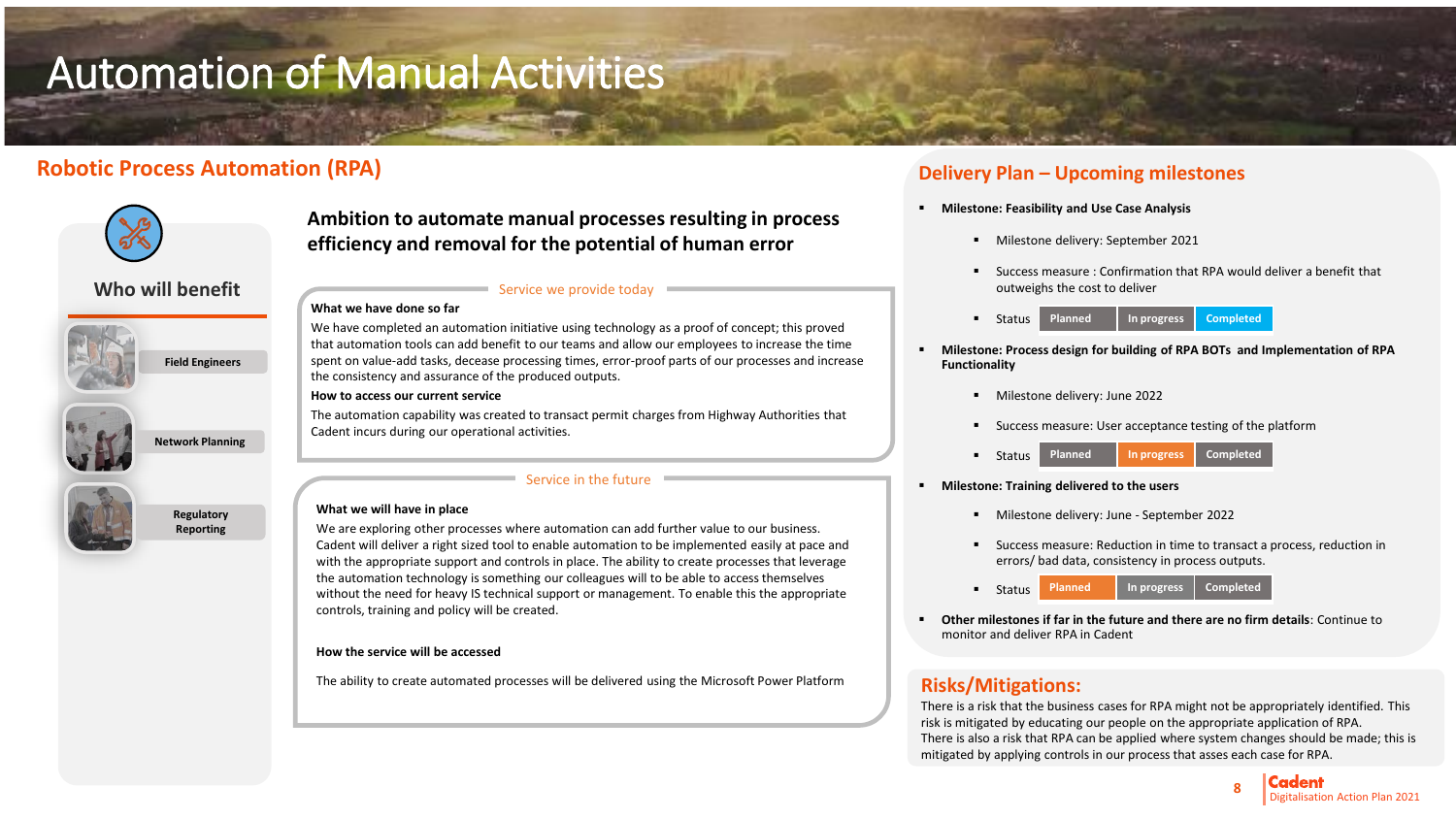# Evolution of mature Smart Network

**Oil and Gas exploration have seen significant operating efficiencies and asset reliability improvements from collecting more granular data, this will provide opportunity for Cadent to improve asset reliability for our Stakeholders.**



**Who will benefit**



**Government Authorities and Policy Makers**



**Network Planning**

**Energy Industry and Other Utilities**



### **What we will have in place**

**What we have done so far**

The new low cost smart devices and sensors will collect new data, at different levels/pressures of the network or on new assets and this will enable Cadent's maturity of the smart network by;

**Sensor telemetry and smart devices to transform the way in which we** 

The commitment to invest in hydrogen networks and hydrogen blending, brings complexity in operation and billing that our current network is not designed for. Hence, Cadent need to obtain greater insight in the demands from our 11.8 million customers. Currently Cadent have approximately 1,000 loggers which are placed across various strategic points in our network that inform our network modelling tools used to create network designs and operating strategies. There is a growing need to collect more information and adopt

**collect data and deploy commodity sensors across the network.**

Service we provide today

**Service in the future** 

1. More real time operation of the network,

2. Intelligent decisions on capacity and our investments;

3. Intelligent asset management decisions such as predictive maintenance

new types of solutions and devices deployed within our network.

4. Enable design of all aspects of hydrogen/green gas transition in preparation to create safety and feasibility case for hydrogen.

5. Opportunity to create an asset portfolio of IoT connected devices with alternative communication as moving to agnostic devices will enable a more competitive choice, eliminating single source supplier risks.

### **How the service will be accessed**

The additional data from these sensors will be introduced to increase efficiency by implementation of RPA, Digital Twin and Mobile Application use cases that can be implemented across the key processes.

# **Delivery Plan – Upcoming milestones**

- **Milestone 1:** Complete Proof of Concept (PoC) to roll out new sensor and observe the data from our partner's platform.
	- Milestone delivery date: March 2022
	- Success measure : Confirmation if new sensors provide opportunity to Cadent to decrease the cost and risk associated with collecting sensor data.
	- Status **Planned In progress Completed**

### ▪ **Milestone 2: Installation of Street Level pressure sensors across our network**

- Milestone delivery: TBC planned for 22/23
- Success measure: Successful installation and collection of sensor data
- Status **Planned In progress Completed**
- **Further milestones**:
	- In line with our replacement programme, as PE pipes will replace a large proportion of metal pipes (below 7 bar) flow sensors and vibration sensors will be introduced to support asset health use cases.
	- Further installation of 600 smart District governor sensors and across the network.
	- Opportunity to install sensors around electricity power generation sites that will allow integration
	- Full deployment will commence RIIO 3

### **Risks/Mitigations:**

Within this rapidly developing technology we recognise that data collection cost, additional data storage and processing needs to be better understood form the cost benefit perspective. Additionally, the cyber security considerations and impact of the additional insight from data will need to be weight against our operating strategies and investment decisions.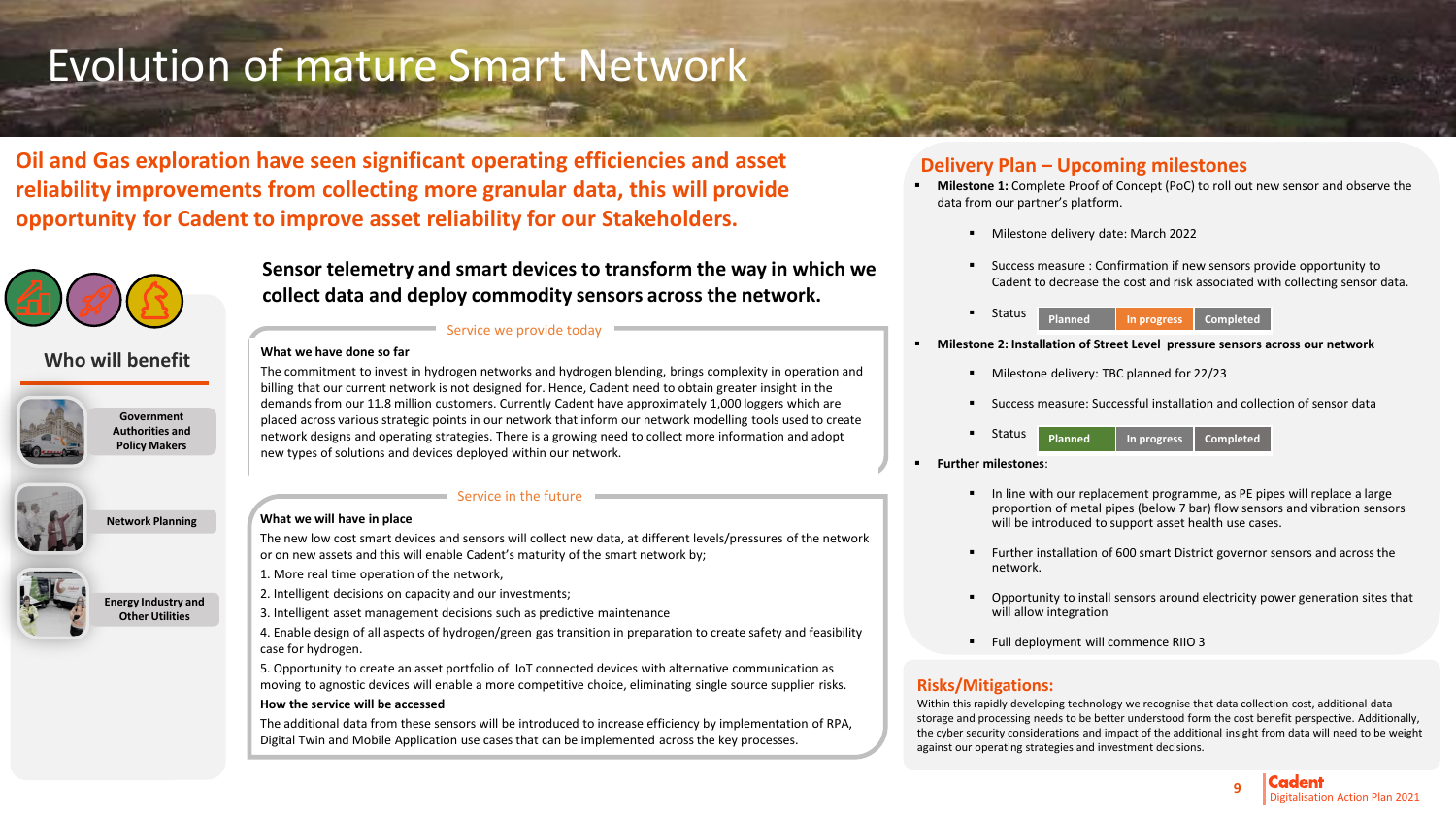# Using Data to improve our Safety & Sustainability

# **Implementing a new Incident Management System (IMS) and Environment Recording & Reporting System (ER&RS)**



**Who will benefit**





**Low Carbon Connecting Parties**

# **Expanding our data literacy in our Safety and Sustainability department.**

#### **Access to our current service**  Service we provide today

The Safety & Sustainability team own and manage various critical processes that enable us to comply with legislation, complete and ensure risk assessment, audit and complete technical work efficiently and safely. Two key areas that are fundamental in achieving our ambition and ensuring that the right service is provided to customers, stakeholders and regulators are incident and environmental recording and reporting.

Current system and methods/practices employed by Cadent restrict our ability to report on several legislative requirements and there is a need to manage the underlying data better. There is an increased need to automate and systemised our information to ensure insights into current performance and trend analysis is easy and transparent.

### $\blacksquare$  Service in the future  $\blacksquare$

### **What we will have in place**

A self-service system available to employees, contractors and third parties to capture and record real time data enabling timely access to the right information. Having a holistic view of our safety data will enable us to better protect our people, our assets and the communities we serve. The system will support Cadent to deliver high standards of environmental performance, enhance the environment, and seeking innovative, sustainable ways to lighten our environmental footprint.

The system will provide interactive dashboards with informative data, future trends and analysis to drive action. This will enable data manipulation and stratification down to levels where action and improvements can be identified and communicated. This system will be a key enabler to deliver Cadent's environmental commitments throughout RIIO-2 and beyond, and support delivery Regulatory Reporting Process and the new Annual Environmental Report.

### **How the service will be accessed**

The solution is going to be available via all Cadent User devices.

### **Delivery Plan – Upcoming milestones**

**Milestone completed:** We have collected the requirements for our new solutions and we are in the process of selecting the vendor.

**Milestone:** Onboarding selected vendor and business preparation

- Milestone delivery date: August 2021
- Success measure: Vendor onboarded and work pre-design phase complete.
- **Status Planned In progress Completed**

### **Milestone:** Detailed Solution Design

- Milestone delivery date: January 2022
- Success measure: Technical approval of the detailed solution design
- Status: **Planned In progress Completed**

### **Milestone:** User Acceptance Testing (UAT), Training and Go-Live

- Milestone delivery date: January 2022
- Success measure: UAT signed off



## **Risks/Mitigations:**

**Risk**: There is a risk that the guidelines or requirements for Annual Environmental Report (AER) might further develop within RIIO-2 period. Mitigation involves close partnership with our regulation team to ensure any changes or updates in relation to AER are timely communicated and understood.

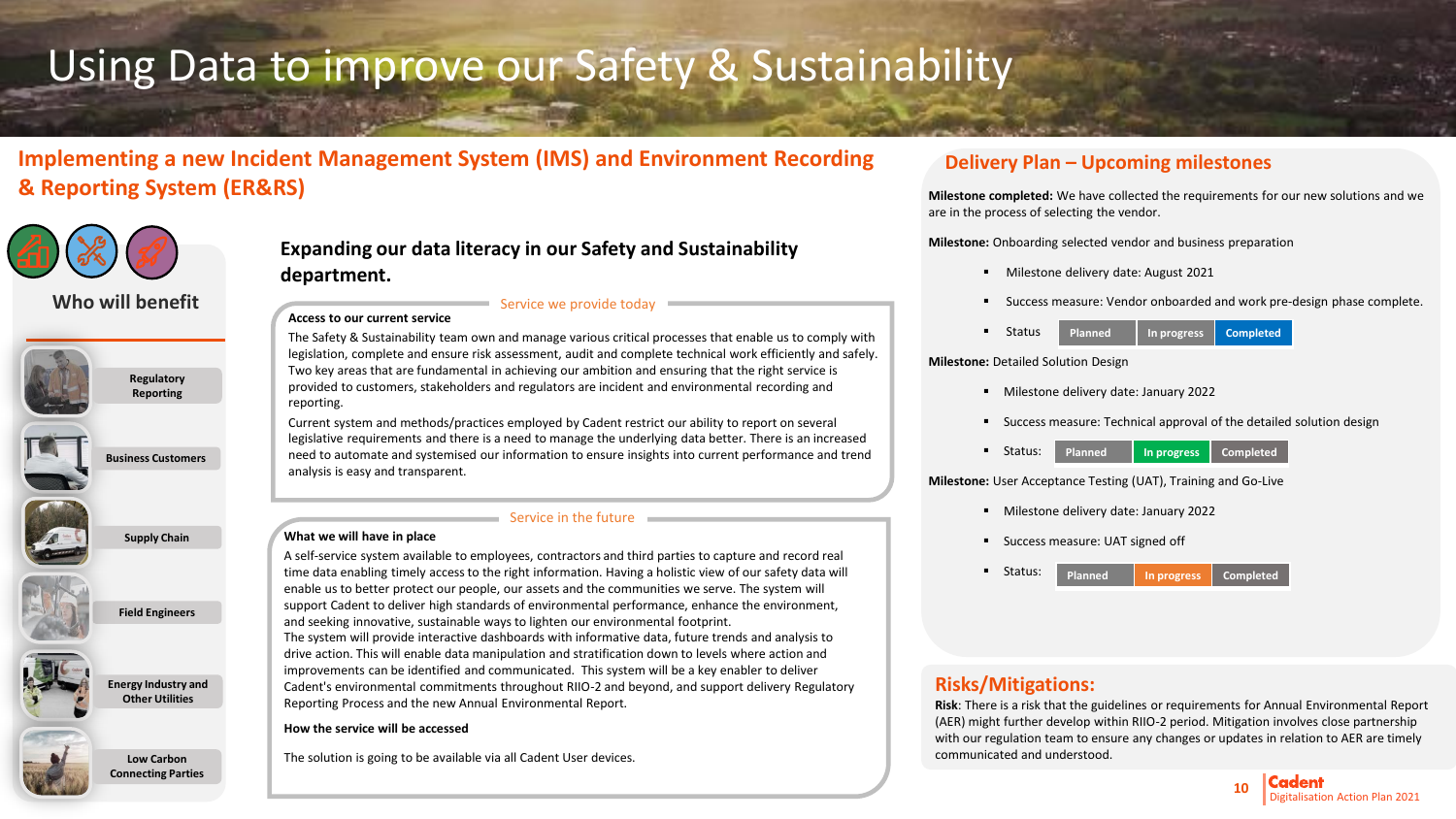# Better Supporting Our Vulnerable Customers

**Encapsulating how to support vulnerable customers whilst automating the delivery of the necessary supporting services**



**Aiming to deliver a fully integrated application for use when assisting our vulnerable customers**



**Field Engineers**



**Customers in Vulnerable Situations**



### **What we have in place**

Our engineers rely on published guidance and personal knowledge to support to vulnerable customers.

 $\blacksquare$  Service we provide today  $\blacksquare$ 

This mean there are further improvements can be made to increase consistency of our services to vulnerable customers, standardisation of support measures we provide and traceability of the support equipment we make available to vulnerable customers.

### Service in the future

We encapsulated the guidance and knowledge within an application that allows our engineers to leverage this information easily and consistently in order to best assist our Vulnerable Customers. We aim to integrate this application with logistics providers so once a need is identified within the application the required items are ordered, tracked and monitored as part of the process.

### **What we will have in place**

Fully automated Vulnerable Customer support. We aim to integrate with our existing applications and with future providers via an API based application that enables automation, traceability and security in the delivery of our support to Vulnerable Customers.

### **How the service will be accessed**

The service will be accessed via a Web based UI by our Field Force.

# **Delivery Plan – Upcoming milestones**

- **Milestone: Deliver Limited Trial App To West Midlands**
	- Milestone delivery date: January 2021
	- Success measure: App in use by engineers in West Midlands
	- **Planned In progress Completed Planned In progress Completed Status**
- **Milestone: Deliver App to All Networks**
	- Milestone delivery: April 2022
	- Success measure: App in use by engineers in all networks
	- **Planned In progress Completed** Status Planned **In progress**
- **Milestone: Enhance App to Provide Delivery of Services**
	- Milestone delivery: July 2023
	- Success Measure: Cadent network information available as part of the platform
	- **■** API with interconnectivity into Field Service Management
	- Status **Planned In progress Completed**

## **Risks/Mitigations:**

This is an innovation project designed as a Poc/PoV trial and as such there is always a risk that future iterations may be superseded by other investments or that the trial may prove unsuccessful.

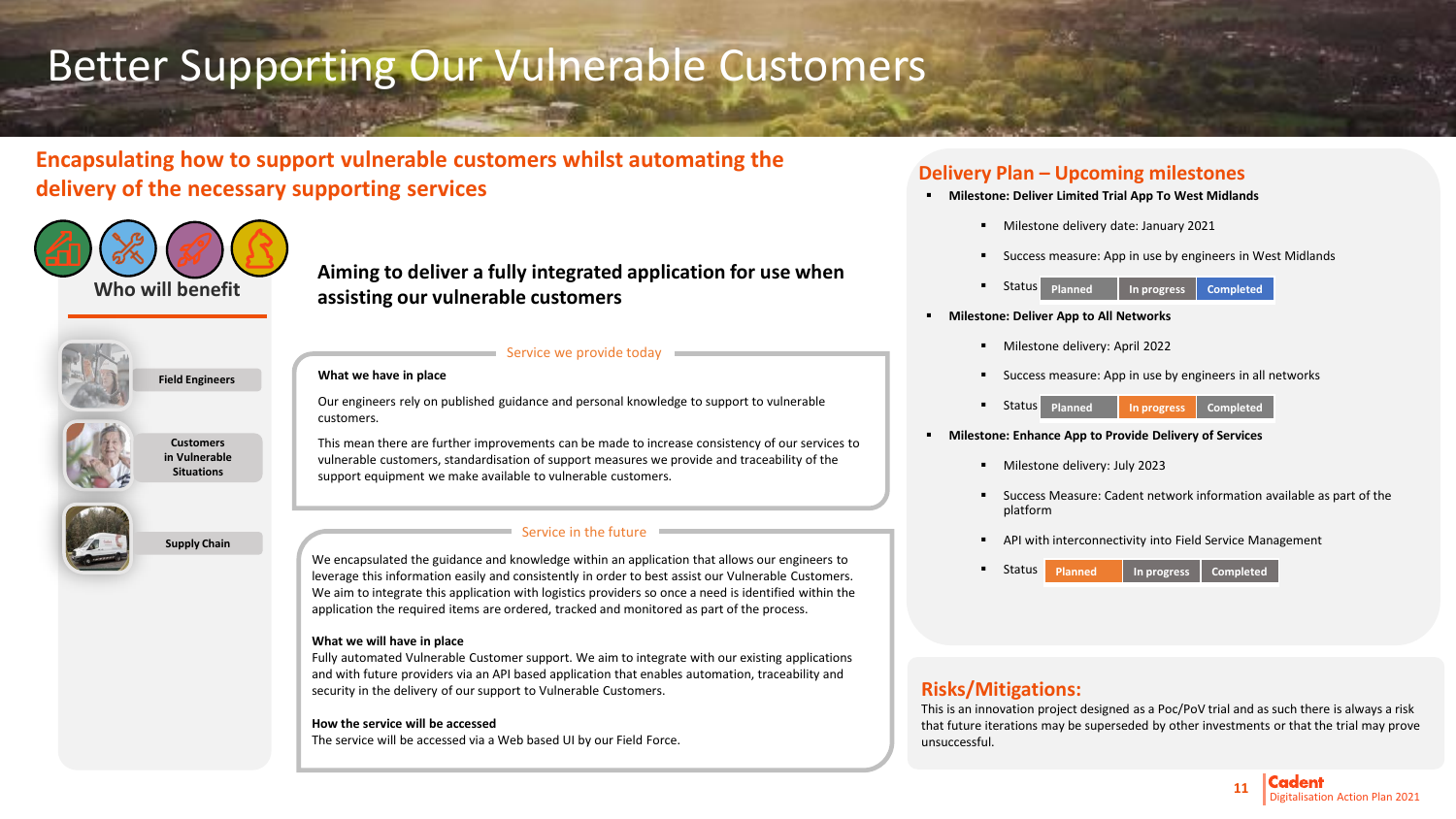# Empowering Customer Self Service Through Technology

# **Using guided video capture to enable customer self-survey for new gas connections**



**Trialling video capture in our new connections space within the West Midlands to simplify the survey process**

## **Who will benefit**



**Energy Industry and Other Utilities**

**Field Engineers**



**Domestic Customers**

### Service we provide today

At the moment surveys always require a physically present Surveyor and our customers have to be available when we come to survey. There are wait times for this service and currently no way for our customers to opt to 'self-survey' in their own time, avoiding the potential inconvenience of a survey visit.

### **What we have done so far**

Our new connections process is made available to our customers currently via telephone or email.

### Service in the future

Cadent, in conjunction with VYN is developing a trial of a self-survey video capture application for use instead of a visit from a surveyor to the property. This is a trial of the concept and implementation of this technology and approach. The application is in development and trial phase. As such it is available to pre-selected customers and surveyors within the West Midlands region. Upon the completion of development and of a successful trial we will look to expand the scope beyond the West Midlands.

#### **What we will have in place**

A guided video survey tool for new gas connections that has been developed and trialled with both our customers and our engineers and allows our customer to self serve if so desired.

### **How the service will be accessed**

The service will be accessed via an app and via a web application.

## **Delivery Plan – Upcoming milestones**

- **Milestone: Develop the self-survey guided video capture application**
	- Milestone delivery date: July 2021
	- Success measure: Provision of trial to selected customers/surveyors
	- Status **Planned In progress Completed**
- **Milestone: Trial the self-survey guided video capture application**
	- Milestone delivery date: August 2021
	- Success measure: Provision of trial to selected customers/surveyors
	- Status **Planned In progress Completed**

### **Risks/Mitigations:**

This is an innovation project run as a Poc/PoV trial and as such there is always a risk that future iterations may be superseded by other investments or that the trial may prove unsuccessful.

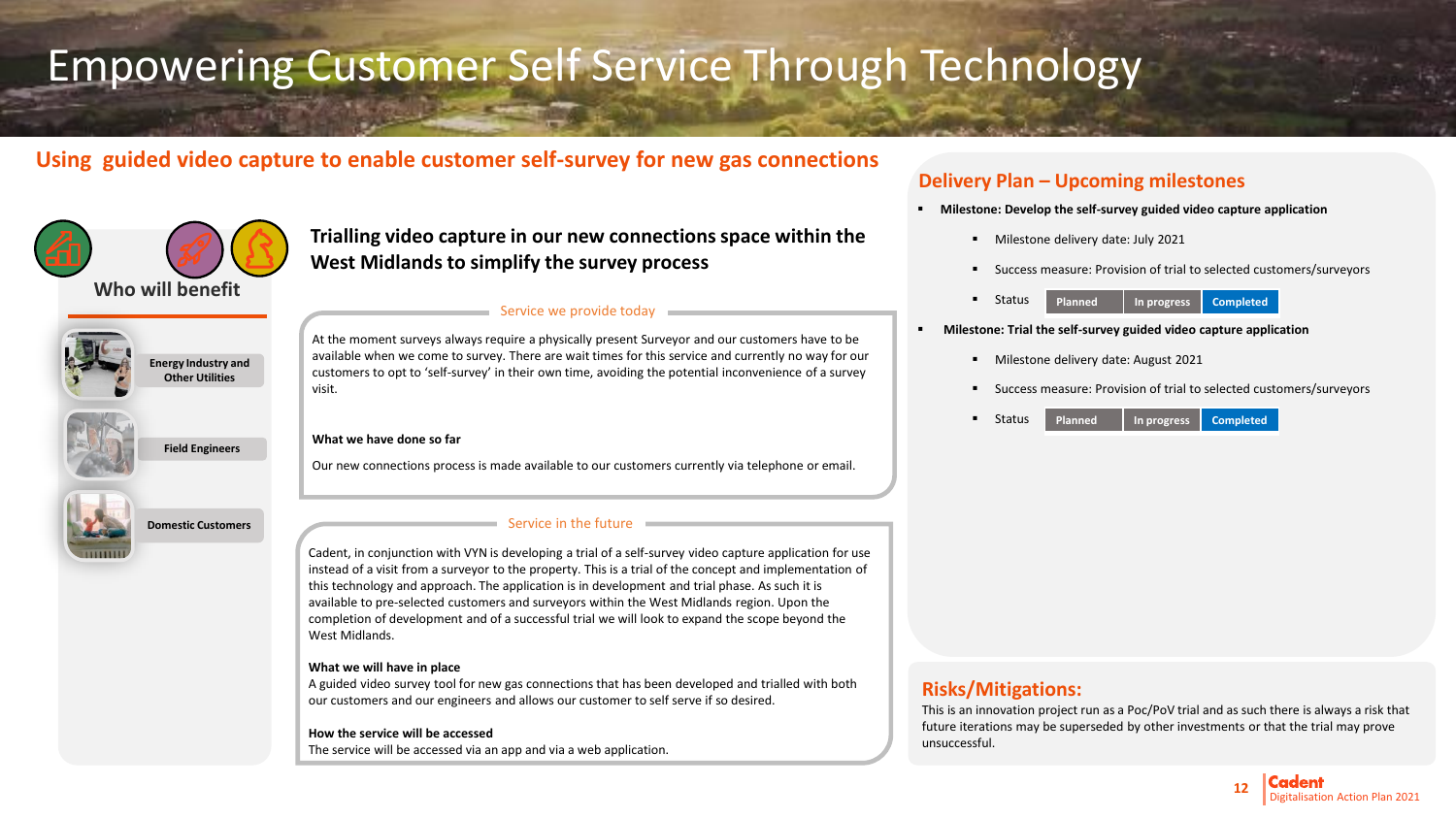# Enhanced Customer Engagement Channels

# **Delivering a new channel of engagement and communication with our customers <b>Delivery Plan –** Upcoming milestones



**Domestic Customers**

**Leveraging technology to enable our customers to engage with us in ways not previously possible**

### Service we provide today



Cadent does not have a customer facing app to allow for engagement and communication. We currently interact with our customers via the telephone or e-mail. We realise there is a need for alternate channels of communication and app based solutions.

#### **How to access our service**

| <b>Emergency</b>                                                  | <b>Customer enquiries</b>                                                              | $\equiv$ Connections enquiries                                                                             |
|-------------------------------------------------------------------|----------------------------------------------------------------------------------------|------------------------------------------------------------------------------------------------------------|
| Smell gas or suspect carbon<br>monoxide?Hit a pipe while digging? | For enquiries regarding our works or<br>services, contact our customer service<br>team | For new connections, alterations or<br>disconnections please contact our<br>dedicated Gas Connections team |
| 0800 111 999*<br>Free call - day or night                         | $\Box$ 0800 389 8000<br>Free call - day or night<br>$\Box$ Write to us                 | $\Box 08000745788$<br>8am-6pm Mon-Fri<br>connectionshelp@cadentgas.com                                     |

The contact details and methods are available on Cadent website.

#### Service in the future

Utilising the Google Cloud Platform, we have built a trial application that allows engagement between Cadent and our customers from within a mobile application. This is currently being trialled on a limited basis internally and with selected customer groups.

#### **What we will have in place**

We will have a fully developed trial application that has been shown to be a success and will be ready for integration to our core systems, enabling greater customer choice.

#### **How the service will be accessed**

The service will be accessed via native app or web-based application.

- **Milestone: Deliver Limited Trial App To West Midlands** 
	- Milestone delivery date: January 2021
	- Success measure: App in use by engineers in West Midlands
	- Status **Planned In progress Completed**

#### ▪ **Milestone: Deliver App to All Networks**

- **■** Milestone delivery: July 2021
- Success measure: App in use by engineers in all networks



#### ▪ **Milestone: Update App to Integrate Delivery of Services**

- Milestone delivery: March 2022
- Success Measure: Cadent network information available as part of the platform
- **Status Planned In progress Completed**

### **Risks/Mitigations:**

This is an innovation project run as a Poc/PoV trial and as such there is always a risk that future iterations may be superseded by other investments or that the trial may prove unsuccessful.

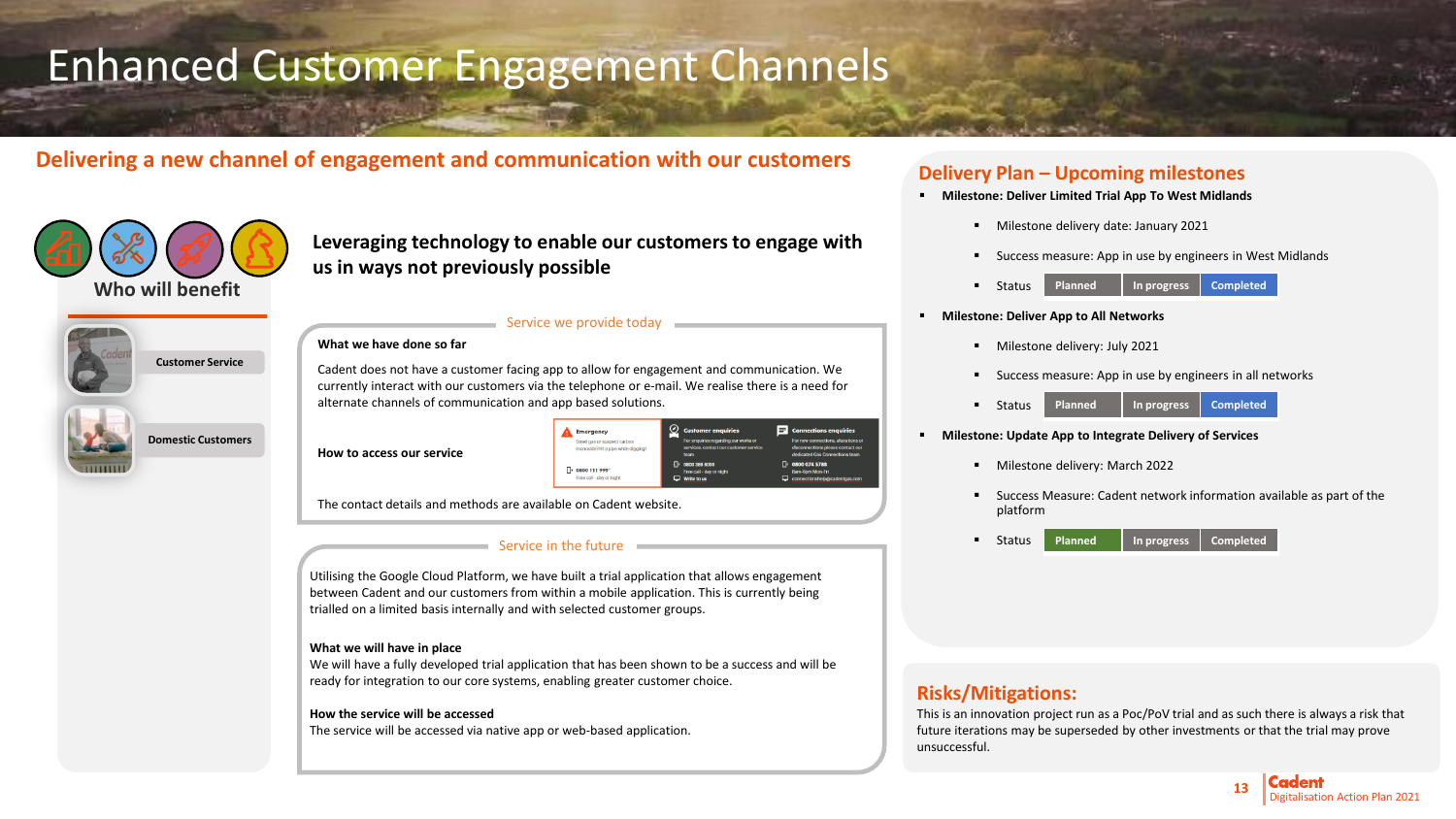# Presumed Open Data – Data Triage Process

# **Design of a centralised process to standardise all data sharing requests and assist the Data Users with data exploration.**



# **Making access to the our Data easier**

## **Who will benefit**



**Energy Industry and Other Utilities**

**Government Authorities and Policy Makers**



**Low Carbon Connecting Parties**



**Network Planning**

## Service we provide today

At the moment there is no single, centralised process to effectively facilitate requests to open our data.

### **What we have done so far**

Cadent has proactively supported and attended the ENA's Data Working Group, where a best practice approach to opening data using a data triage process has been developed and shared with all networks. This has included the development of an Energy Data Request Tool.

### **The Energy Data Request Tool**

data

This tool will help support a more modern, digitalised energy system by creating greater data visibility and Opening up Energy Data. Access to the tool is available via the ENA's website: [https://www.energynetworks.org/creating-tomorrows-networks/modernising-energy-networks-](https://gbr01.safelinks.protection.outlook.com/?url=https%3A%2F%2Fclicktime.symantec.com%2F33e2CXp4j6LZYX5cVWQR7R96H2%3Fu%3Dhttps%253A%252F%252Fwww.energynetworks.org%252Fcreating-tomorrows-networks%252Fmodernising-energy-networks-data&data=04%7C01%7Cjames.trinder%40cadentgas.com%7C64ea9527fdc24466bffb08d92c3e5be9%7Cde0d74aa99144bb99235fbefe83b1769%7C0%7C0%7C637589469499367842%7CUnknown%7CTWFpbGZsb3d8eyJWIjoiMC4wLjAwMDAiLCJQIjoiV2luMzIiLCJBTiI6Ik1haWwiLCJXVCI6Mn0%3D%7C1000&sdata=NCoEUWKIqYxOjzgOE6NuVF47oSoCtM7yof2BlhicQks%3D&reserved=0)

In parallel, data consumers can make a direct requests to Cadent for data about our network and these will be processed outside of the ENA's request process.

### Service in the future

Opening our data will help support a more modern, digitalised energy system by creating greater data visibility and makes our data available to a much wider audience for more innovative uses when combined with other data. This is essential for the continued decarbonisation of the energy system, delivery of net zero emissions and improvements in efficiencies.

### **What we will have in place**

A single, robust, centralised process to effectively receive, triage and process all requests for data from external bodies & partners. This will include requests made via the ENA's Data Request Tool, and those requests made directly to our business. At the centre of this process will be a robust triage process that will ensure that data is shared safely and securely. All of our requests will be managed and recorded in an Open Data Request Management Tool.

### **How the service will be accessed**

The service will be accessed via a dedicated page on the [www.cadentgas.com](http://www.cadentgas.com/) website.

# **Delivery Plan – Upcoming milestones**

- **Milestone: ENA Data Request Tool Live**
	- Milestone delivery date: June 2021
	- Success measure: Request tool available on the ENA website
	- Status **Planned In progress Completed**
- **Milestone: Cadent Data Triage Process Approved** 
	- Milestone delivery: October 2021
	- Success measure: Approval from all internal stakeholders



- **Milestone: Open Data Request Management Tool Live**
	- Milestone delivery: April 2022
	- **EXEDENS** Success Measure: Tool in place to effectively receive, manage, and record all requests made
	- Status **Planned In progress Completed**
- **Milestone: Dedicated page for supporting Open Data requests** 
	- Milestone delivery: July 2022
	- Success Measure: Dedicated page on cadentgas.com devoted to support Open Data requests
	- Status: **Planned In progress Completed**

# **Risks/Mitigations:**

the requests to align with other gas companies in our understanding of the data demand.<br>. There is a small number of gas data requests recorded so far through ENA tool and directly to Cadent. We keep engaged with ENA Data Triage group discussions and monitoring of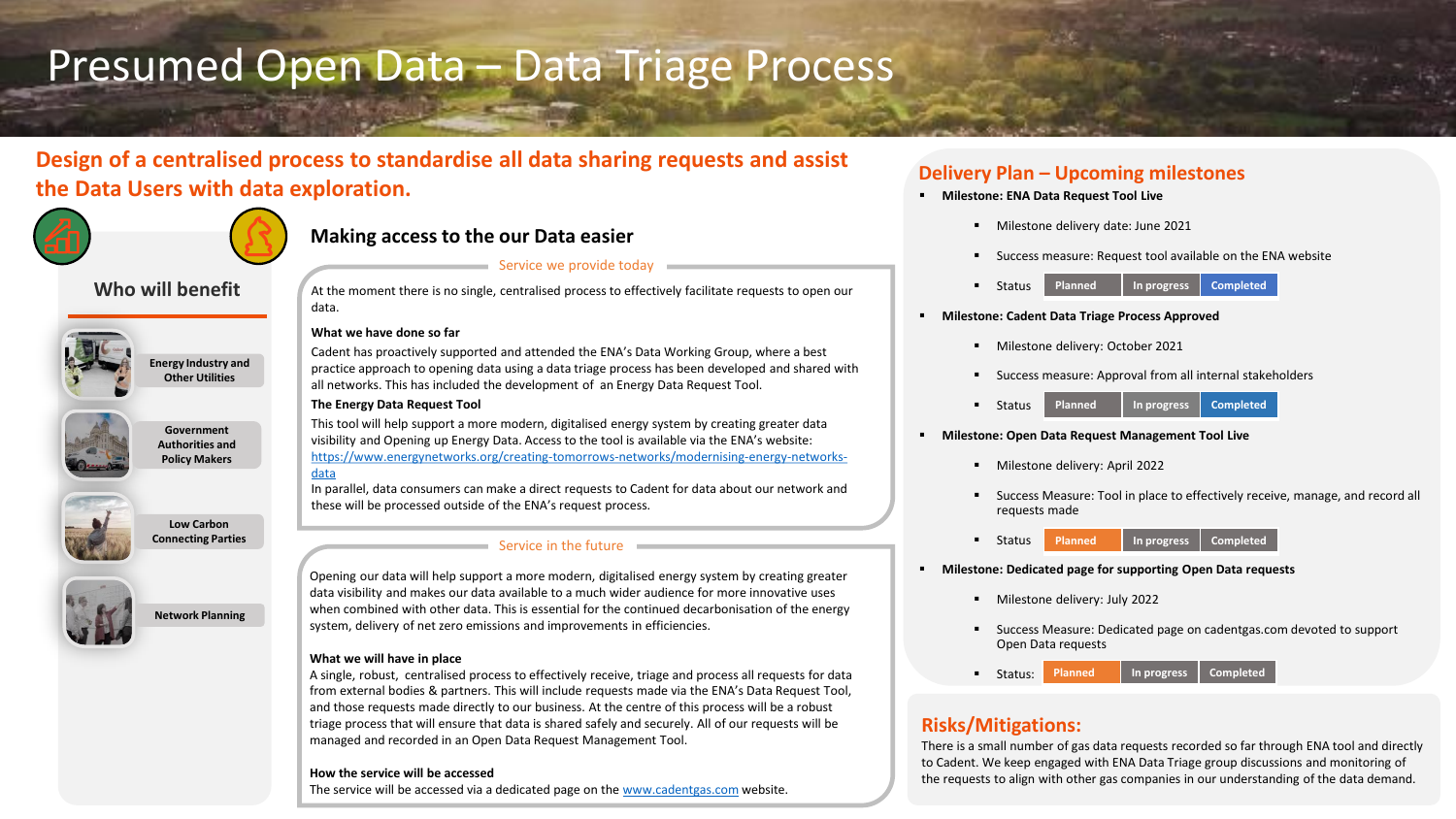# My Heat – domestic heating model

# **Role out and future development of the MyHeat domestic heating model. Delivery Plan – Upcoming milestones**

**What we have done so far**



# **Enabling easier decisioning on net zero heat solutions in homes**

### **Who will benefit**



**National and Local Government and Policy Makers**

**Network Planning**



At the moment, regional government plans for decarbonisation, where they exist are very high level, and rarely include a robust plan that takes account of the realities and constraints of the existing housing stock. Our support for local authorities and regional bodies is very bespoke and labour intensive, and may not always help the establishment of coherent whole system plans both for the local authorities and the energy networks.

Service we provide today

We have therefore developed the MyHeat tool which uses detailed housing information to determine potential future heating decarbonisation pathways, based on selected key input criteria. It provides an indication of likely domestic heating outcomes post code by post code, with associated costs and demand forecasts. This allows us to understand how demand may evolve across the network under different pathways to Net Zero.

### Service in the future

Our ambition is to make outputs from the tool available to Local Authorities and other Stakeholders to assist with local and regional area energy planning and to show how different key assumptions can influence the likely choice on Net Zero solutions in homes across a region. This will enable a better informed approach to decarbonisation planning and influence emerging heat and wider Net Zero policy.

### **What we will have in place**

The proposal is to deliver a bespoke User Interface (UI) for the tool to allow expert users to study specific areas for a stakeholder, applying their own key input assumptions, and being able to interrogate the output at a street by street level.

### **How the service will be accessed**

The service will be accessed by expert users via a dedicated web address.

- **Milestone: UI development** 
	- Milestone delivery date: December 2021
	- Success measure: Internal Sign-off of the model and UI
	- Status **Planned In progress Completed**
- **Milestone: User Acceptance Testing & Deployment**
	- **Milestone delivery date: March 2022**
	- **Success Measure:** Service deployed to the dedicated web address. Higher level of engagement and knowledge in Local Authorities to support effective Local Area Energy Plan development
	- Status: **Planned In progress Completed**
- Future Milestones: It is anticipated that there will be an opportunity to expand the functionality of the tool based on Stakeholder's feedback.

### **Risks/Mitigations:**

Digitalisation Action Plan 2021 **<sup>15</sup>** Run time of the model may provide an obstacle to its use and roll out. This will be assessed during UAT, with mitigations to be considered alongside future enhancements or other developments. This may have a bearing on how the model's output is accessed by external stakeholders. Alternative platforms would also be considered.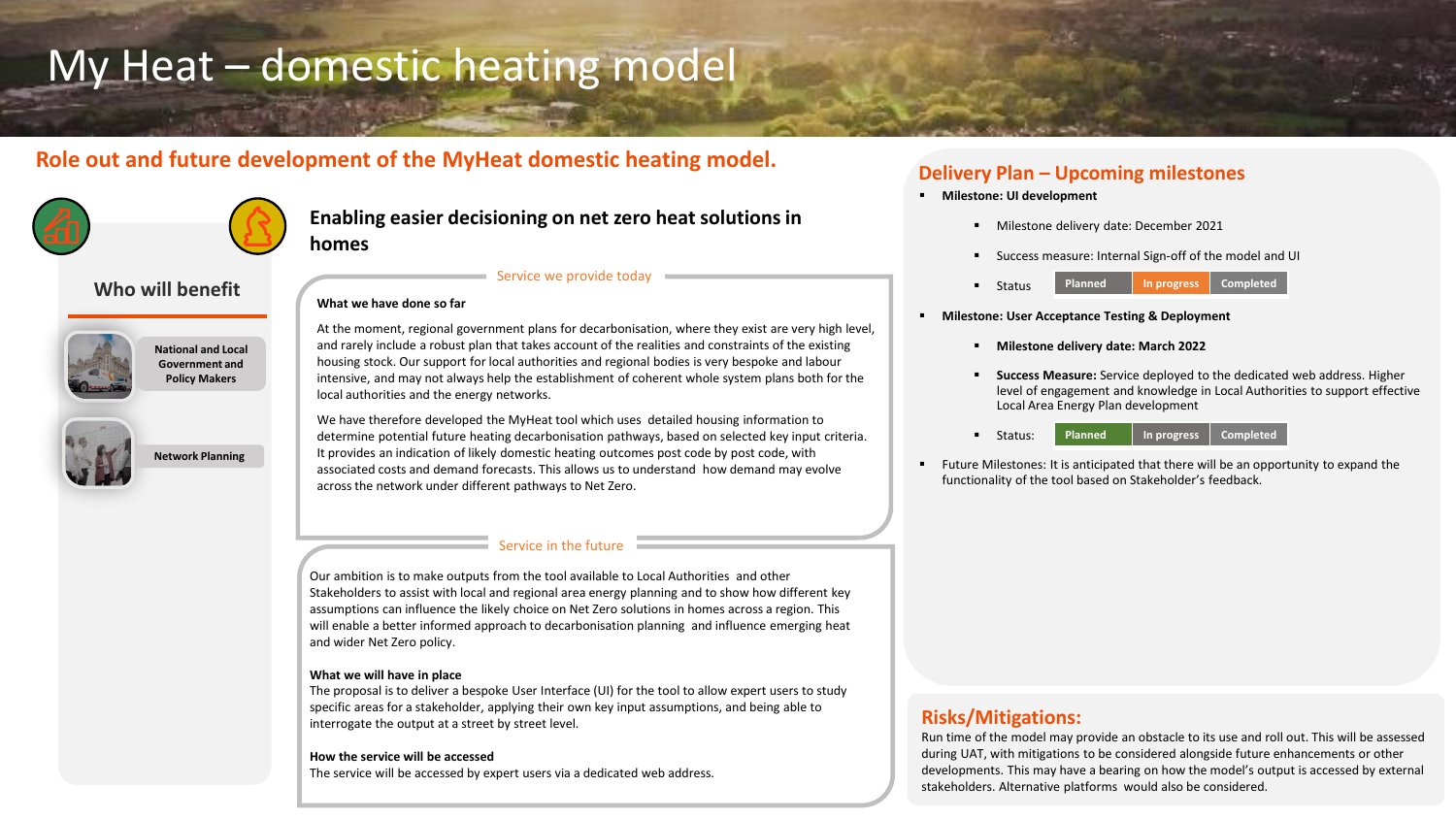# Hydrogen System Modelling Tools

# **Enable the detailed design of the transition plan for 100% hydrogen.** Delivery Plan – Upcoming milestones

**What we have done so far**

networks and buildings.



# **Enable robust decisioning and plans for hydrogen in the future energy system**

We are involved in several hydrogen projects in partnerships with the energy sector.The three main areas we lead on are blending, industrial power and decarbonising heavy transport and more details

To ensure the detailed design of the transition plan for 100% hydrogen, Cadent and other Gas Distribution Networks are working with BEIS to build the evidence for using hydrogen in our gas

Service we provide today

### **Who will benefit**



**Government Authorities and Policy Makers**

**Network Planning**







**Business Customers**



**Domestic Customers**

### Service in the future

### **What we will have in place**

The aim of the project is to deliver robust arguments and information to enable an objective assessment of feasibility of transitioning the gas networks and its consumers in respect of Net Zero targets.

### **How the service will be accessed**

The outputs of the work are going to be delivered directly to BEIS.

are available at:<https://cadentgas.com/future-of-gas/hydrogen>

- **Milestone: Potential Systems Identification** 
	- Milestone delivery date: December 2021
	- Success measure: Timely input from Cadent to BEIS
	- Status **Planned In progress Completed**
- **Milestone: Systems in place**
	- **Milestone delivery date: December 2022**
	- **Success Measure:** Timely input from Cadent to BEIS
	- Status: **Planned In progress Completed**
- **Future Milestones:** It is assumed that system studies will be completed in March 2024.

# **Risks/Mitigations:**

None identified at this stage.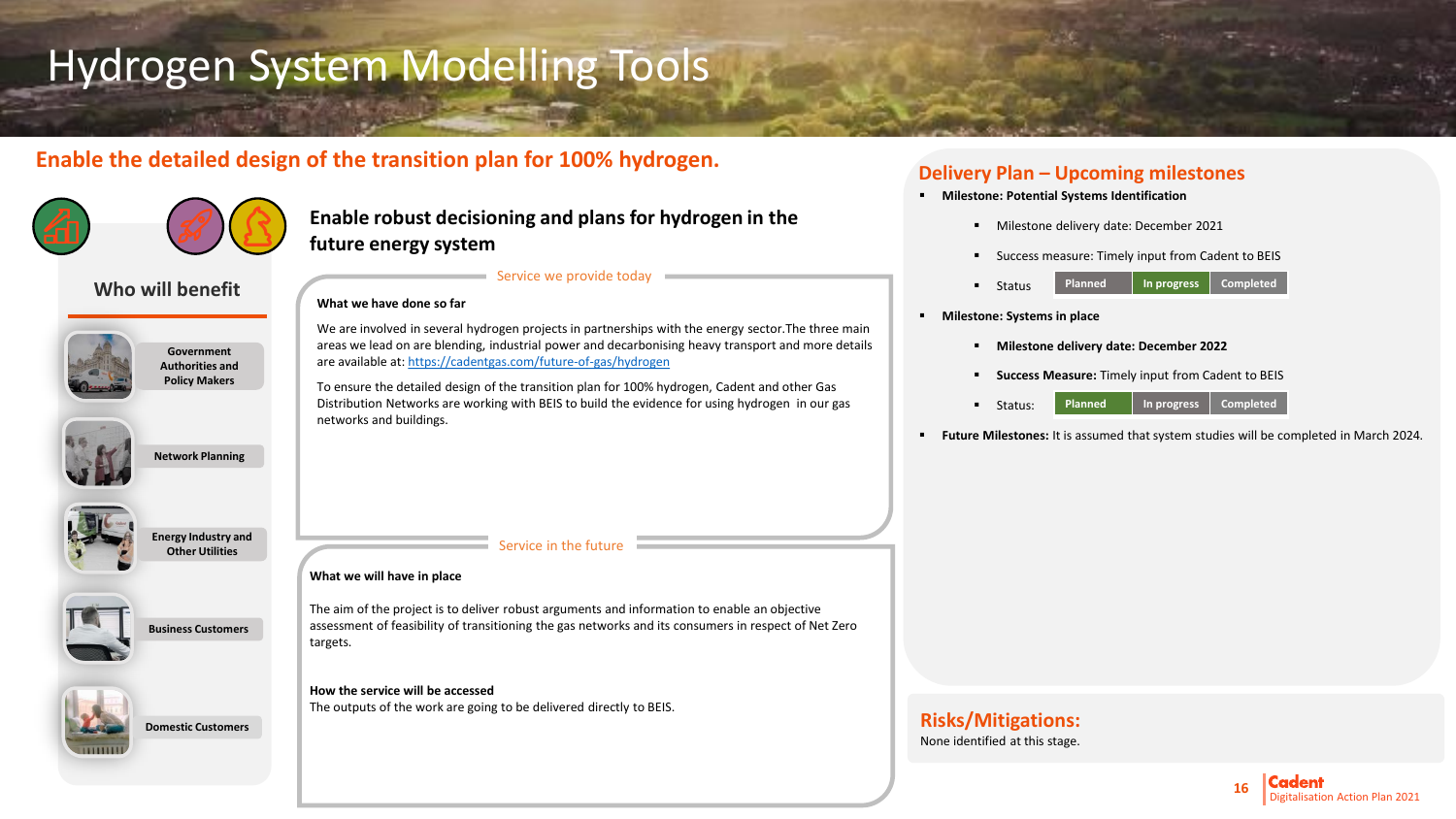# Biomethane Smart Control

# Investigate ways of decarbonising country's gas networks **business and all property Plan and American** *Plan Plan American*



# **Collaboration initiative optimise pressures and compressor operation for biomethane injections**

### **Who will benefit**



**Government Authorities and Policy Makers**

**Network Planning**



**Energy Industry and Other Utilities**

### Service we provide today

### **What we have done so far**

We've been supporting increasing levels of biomethane onto our networks for several years now and it's great to see others sharing the excitement about this low carbon gas. More details are available at:<https://cadentgas.com/future-of-gas/biomethane>

Under the OptiNet initiative we collaborate with smart energy technology company and Wales & West Utilities to understand how intelligent control and compressor technology can be used to maximise flows from Biomethane Sites. (To find out more about Biomethane Sites read: <https://cadentgas.com/nggdwsdev/media/Downloads/Biomethane/Biomethane-2020-FINAL-v3.pdf>

We have investigated innovative ways of boosting the capacity and enhancing control.

### Service in the future

### **What we will have in place**

The aim of Biomethane Smart Control project is to develop capability to optimise pressure management and compressor operation as we see increasing levels of biomethane connecting to our network, alongside the installation of new compressors to manage flows.

To enable the efficient connection of new biomethane plants to our network, we expect to see compressor installations to move gas up through our pressure tiers. How these compressors are operated alongside other pressure control equipment will play a significant role in enabling more green gas into our networks. This could then shape how we look at releasing capacity going forward.

- **Milestone: Learnings from OptiNet project**
	- Milestone delivery date: April 2022
	- Success measure: validation of the concept of enabling increased biomethane flows by compressing gas on the network
	- Status **Planned In progress Completed**
- **Milestone: Pre-Feed funding secured**
	- **Milestone delivery date: December 2022**
	- **EXECCESS Measure:** Funding agreed by Ofgem
	- Status: **Planned In progress Completed**
- **Future Milestones:** Future steps will be based on the learnings and assessment from OptiNet project.

### **Risks/Mitigations:**

Project continuation is reliant on conclusions from OptiNet project and funding from Ofgem through our RIIO-2 Uncertainty Mechanism.

Covid has caused significant delays to the project, most notably for the manufacture of the compressor

A process to help socialise the cost of compressors and other entry reinforcements will also be vital to remove a key barrier to new biomethane connections